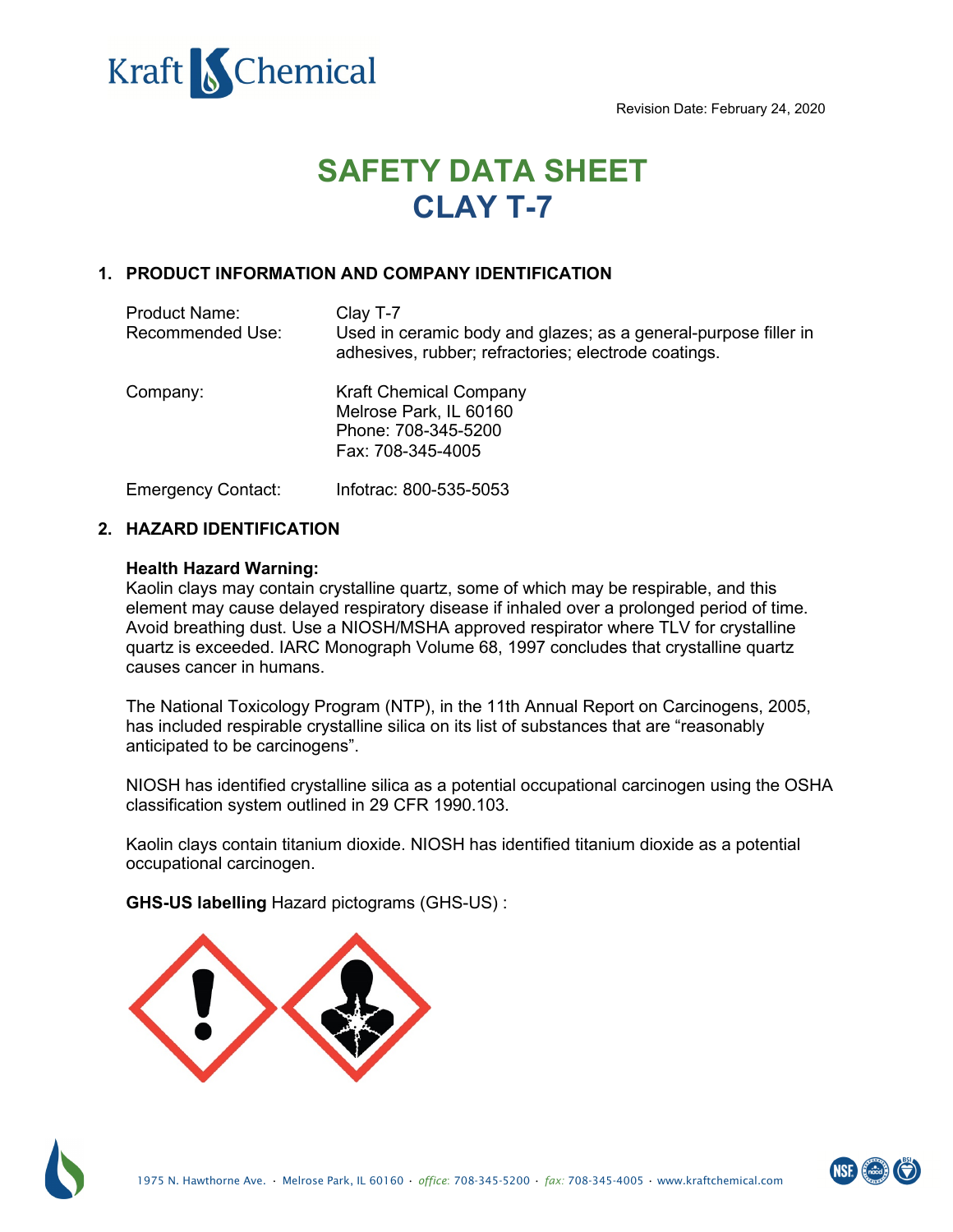GHS07 GHS08

Signal word (GHS-US) : Danger

### **Hazard statements (GHS-US) :**

H315 - Causes skin irritation H320 - Causes eye irritation H350 - May cause cancer (Inhalation)

#### **Precautionary statements (GHS-US) :**

P280 - Wear eye protection, Dust respirator, protective gloves P305+P351+P338 - If in eyes: Rinse cautiously with water for several minutes. Remove contact lenses, if present and easy to do. Continue rinsing P337+P313 - If eye irritation persists: Get medical advice/attention P260 - Do not breathe dust

## **3. COMPOSITION/INFORMATION ON INGREDIENTS**

| <b>INCI NAME</b>                                      | CAS NO.    | <b>CONCENTRATION (%)</b> |
|-------------------------------------------------------|------------|--------------------------|
| Kaolinite                                             | 1318-74-7  | > 90                     |
| Kaolinite Crystalline Silica<br>(Non-combined quartz) | 14808-60-7 | $\leq 0.5$               |
| Titanium Dioxide                                      | 13463-67-7 | < 3                      |

## **4. FIRST AID MEASURES**

## **Route of Entry and First Aid**

Inhalation: Dust may irritate respiratory system. Move away from contaminated areas and consult a physician if breathing difficulties occur. Individuals with known respiratory disease or difficulties should avoid dust.

Eye Contact: Minor dust quantities may irritate eye tissue. Flush eye(s) thoroughly with water and consult physician if symptoms persist.

Skin Contact: No adverse effects are suspected to exist. Wash contaminated area with water and bath soap (optional).

Ingestion: No negative effects are known to exist for incidental quantities of clay ingested into the stomach.

For suspected large quantities, consult physician for advice.

## **5. FIRE FIGHTING MEASURES**

#### **Suitable Extinguishing Media:**

Use extinguishing media that are suitable for the surrounding combustible materials such as product packaging, as the clay product itself is not combustible.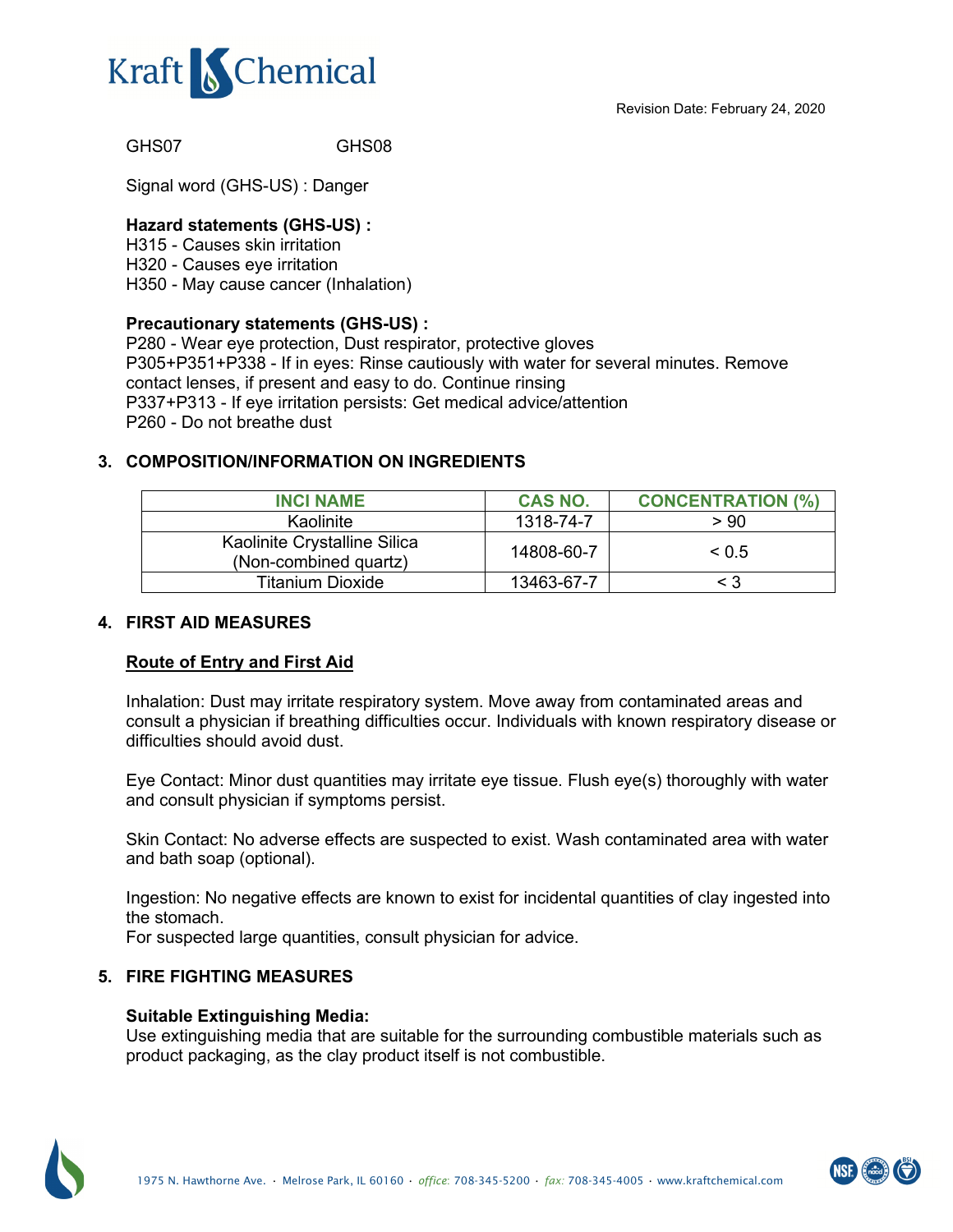### **Hazards from Fire:**

Under fire conditions, this product may emit toxic and/or irritating fumes.

### **Precautions for Fire Fighters:**

Fire fighters should wear appropriate PPE to prevent exposure to fumes.

### **6. ACCIDENTAL RELEASE MEASURES**

If inadvertently spilled or leaked, reclaim product for intended use.

Increase ventilation and wear sufficient respiratory protection during sweeping / transportation to appropriate container.

If the spilled product needs disposal, consult regulatory authorities. Under RCRA (40 CFR Part 261), kaolin clay is not considered a hazardous waste.

## **7. HANDLING AND STORAGE**

#### **Precautions for Safe Handling:**

Use in well ventilated areas. Keep containers sealed when not in use to prevent the buildup of dust in the work environment. Avoid inhalation of dust, as well as skin and eye contact. Maintain proper personal hygiene.

### **Conditions for Safe Storage:**

Store in cool, dry, well-ventilated areas away from moisture. Keep containers tightly closed.

## **8. EXPOSURE CONTROLS/PERSONAL PROTECTION**

Use NIOSH/MSHA approved dust masks if exposure exceeds TLV or PEL limits (see below).

| <b>Exposure</b>               | Limit                  |
|-------------------------------|------------------------|
| Respirable Crystalline Quartz | ACGIH-TLV: 0.025 mg/m3 |
|                               | OSHA-PEL: 0.05 mg/m3   |
|                               | NIOSH: 0.05 mg/m3      |
| Titanium Dioxide              | ACGIH-TLV: 10 mg/m3    |
|                               | OSHA-PEL: 15 mg/m3     |

Use local exhaust ventilation in areas subject to dust generation.

Use NIOSH/OSHA approved safety goggles when handling the product in dust generating processes.

In wet spraying applications, use NIOSH/OSHA approved dust/mist respirator.

## **9. PHYSICAL AND CHEMICAL PROPERTIES**

| Appearance: | Solid lump or powder form possessing             |
|-------------|--------------------------------------------------|
|             | shades of brown, cream white or gray coloration. |
| :bH         | $4.0 - 8.0$                                      |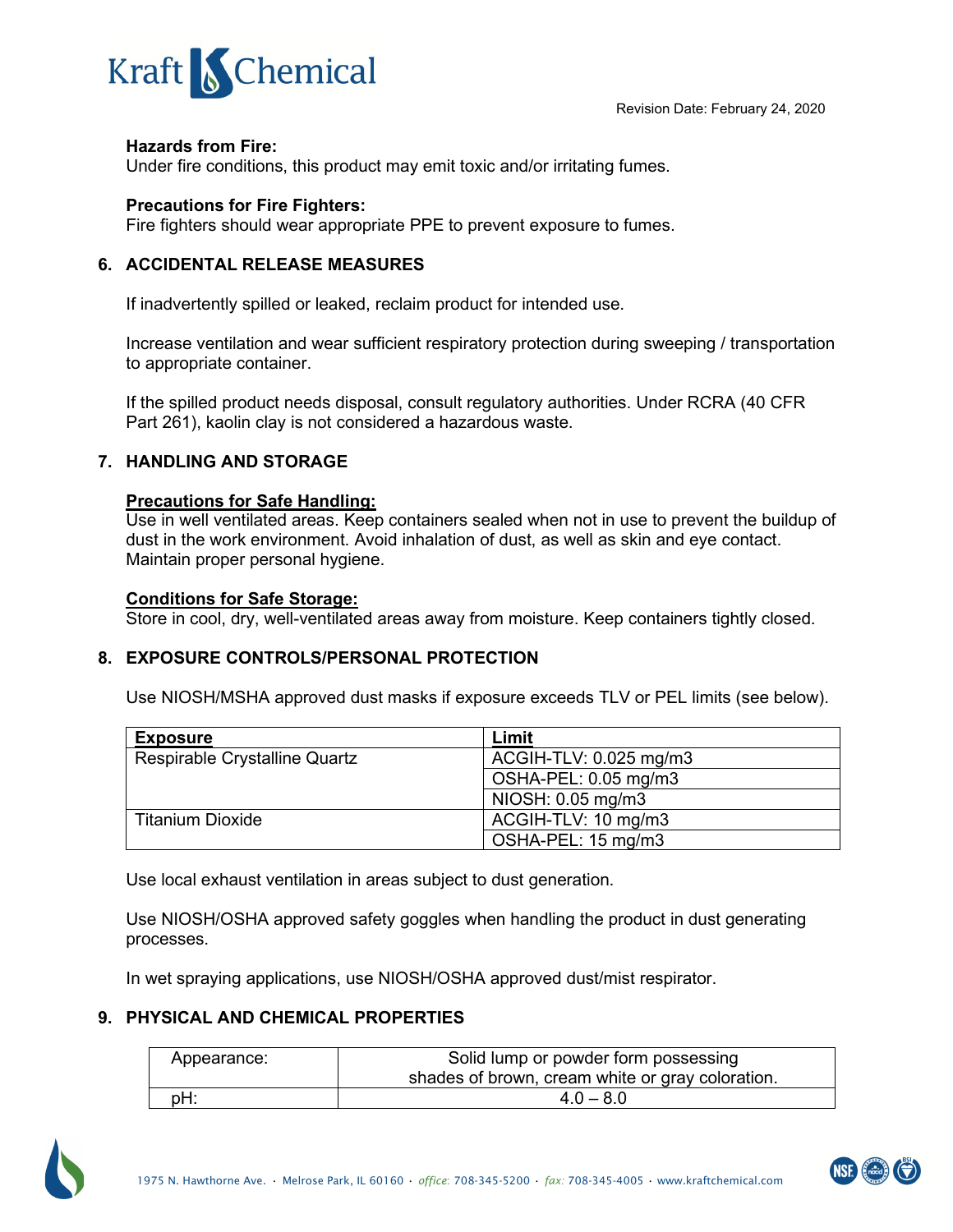Revision Date: February 24, 2020

| Odor:                    | Earth-like especially when containing appreciable moisture<br>content. |  |
|--------------------------|------------------------------------------------------------------------|--|
| <b>Specific Gravity:</b> | $2.40 - 2.65$                                                          |  |
| <b>Melting Point:</b>    | > 1500o C (Degrees Centigrade)                                         |  |
| <b>Boiling Point:</b>    | Not available                                                          |  |
| Flash Point:             | N/A                                                                    |  |
| Flammability:            | Non-combustible solid                                                  |  |
| <b>Flammable Limits:</b> | N/A                                                                    |  |
| Auto-Ignition            | N/A                                                                    |  |
| Temperature:             |                                                                        |  |
| Vapor Pressure:          | N/A                                                                    |  |
| Vapor Density:           | N/A                                                                    |  |
| Solubility in Water:     | Insoluble                                                              |  |

### **10. STABILITY AND REACTIVITY**

#### **Stability:** Stable

#### **Hazardous Decomposition:** Non-existent

**Fire and explosion:** Non-flammable

**Incompatibility:** None known to exist

**Hazardous Polymerization:** Will not occur.

#### **11. TOXICOLOGICAL INFORMATION**

#### **Toxicology Information:**

This material may contain crystalline silica.

#### **Inhalation:**

Harmful: possible danger of serious damage to health from prolonged exposure through inhalation. Immediate effects include irritation to nose, throat, and respiratory system.

#### **Ingestion:**

Ingestion of large amounts of the product could irritate the gastric tract.

**Skin:**

Skin contact may cause dryness of skin which could lead to irritation.

#### **Eye:**

Eye contact may cause irritation, and could cause minor abrasions.

**Chronic Effects:** Potential danger of serious damage to health by prolonged exposure from inhalation. Crystalline Silica can cause silicosis or other lung diseases from prolonged exposure. California Proposition 65: Kaolin clay may contain crystalline quartz, some of which may be respirable.